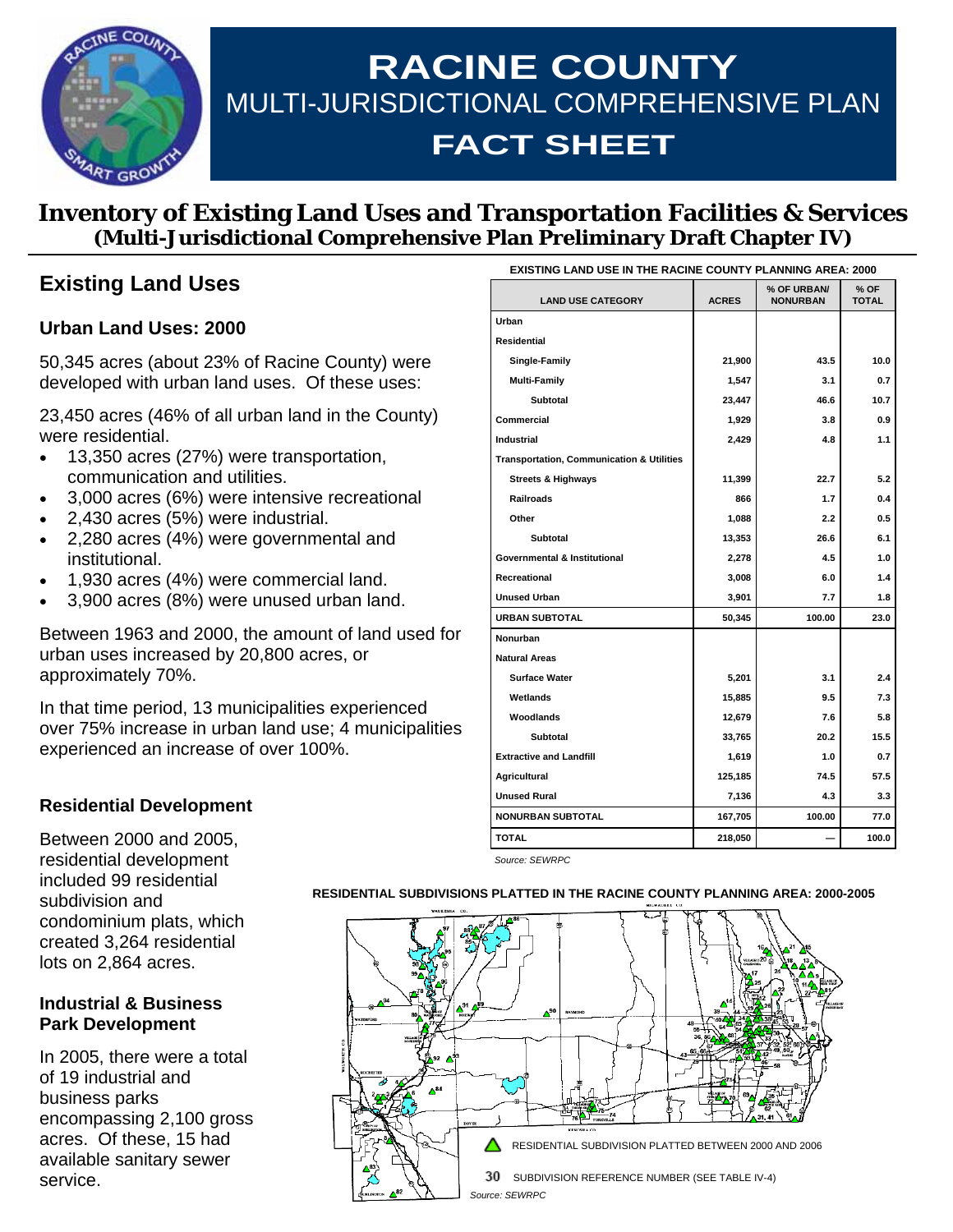## **LAND USES**

#### **Nonurban Land Uses: 2000**

Approximately 167,700 acres (about 77% of the County) were in agricultural or nonurban uses, including:

- 125,200 acres (75% of all nonurban land) agricultural
- 33,800 acres (20%) natural resource areas
- 8,700 acres (5%) extractive, landfill and unused lands

Between 1963 and 2000, the percentage of land classified as "nonurban" decreased by about 11%, or 20,800 acres.

## **TRANSPORTATION FACILITIES & SERVICES**

#### **Streets and Highways**

In 2005, there were 421 miles of arterial streets and highways in Racine County. (Arterial streets and highways provide a high degree of mobility, serving through-movement of traffic between and through urban areas.)

### **Bicycle and Pedestrian Facilities**

Racine County has developed 4 off-street bike paths within former electric interurban railway rights-of-way: the Burlington Trail, the Milwaukee-Racine-Kenosha (WRK) Trail, the North Shore Trail and the Waterford-Wind Lake Trail. SEWRPC is currently updating information about bicycle facilities in the County.

There has not been a comprehensive inventory of pedestrian facilities in Racine County.

## **Interregional Public Transportation**

### **Passenger Rail Service**

Intercity passenger rail service is provided by Amtrak. The Amtrak Station is located in the Village of Sturtevant. There are no service stops in the City of Racine Central Business District (CBD).

- Hiawatha route provides service between Milwaukee and Chicago (seven round trips, Monday through Saturday; and six on Sunday)
- Empire Builder provides one daily round trip between Chicago, Milwaukee, Minneapolis-St. Paul and Seattle.

## **Bus Service**

The Kenosha-Racine-Milwaukee Commuter bus is provided by Wisconsin Coach Lines/Coach USA. Service includes:

- Fixed-route express transit service between the Cities of Milwaukee, Racine and Kenosha; two alignment routes though Racine County
- Airport Express route provides service over I-94 between downtown Milwaukee and Chicago's O'Hare and Midway Airports, with a stop at General Mitchell International Airport.

## **Scheduled Air Carrier Service**

Air carrier service is provided by Milwaukee General Mitchell International Airport. 13 airlines offer over 450 scheduled daily flights between Milwaukee and 90 other cities and metropolitan areas.

## **Ferry Service**

In 2007, passenger and car ferry services were provided across Lake Michigan, between Milwaukee and Muskegon, Michigan by Lake Express, LLC. Services included three round trips daily in the spring and summer; two round trips daily in the fall.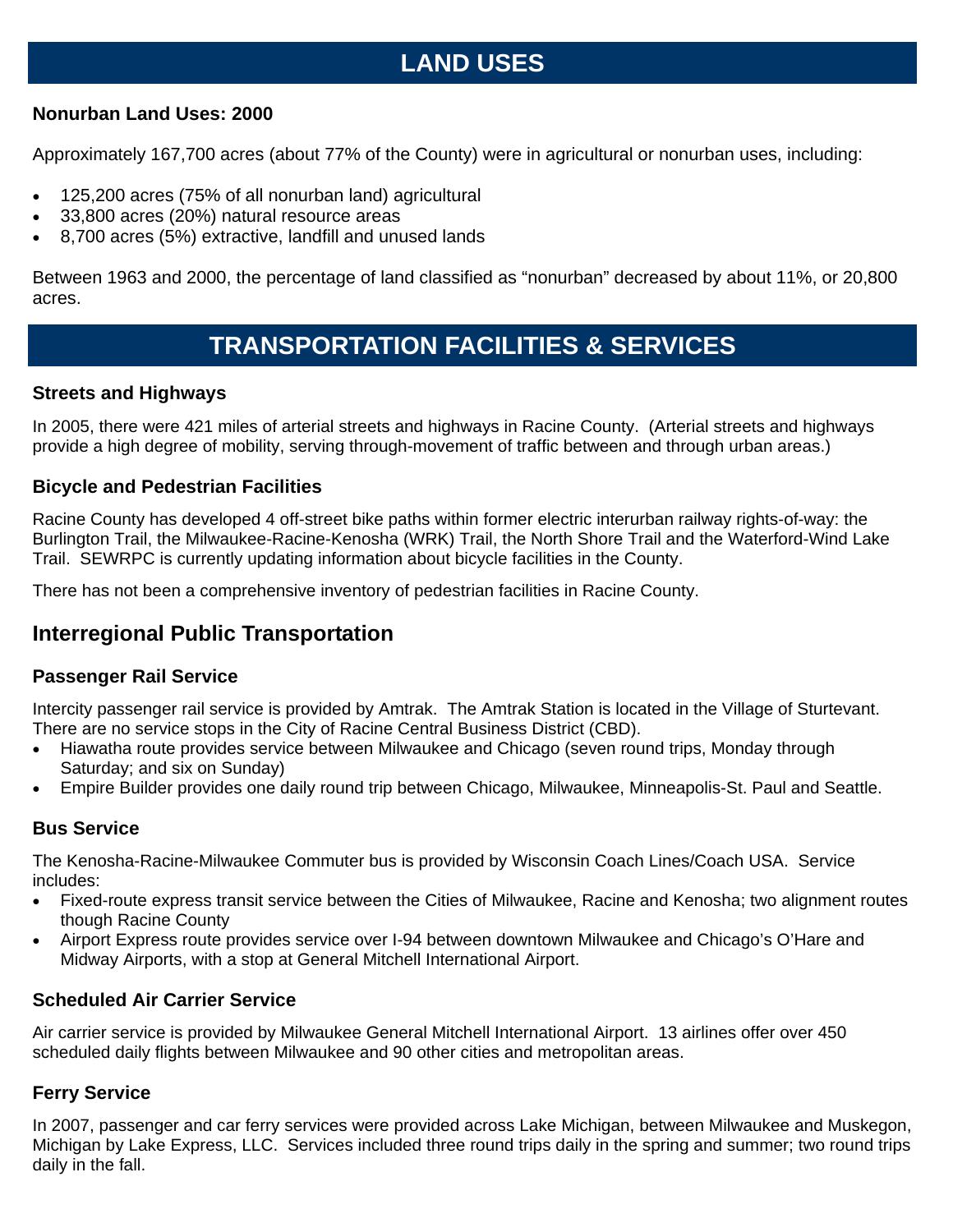#### **PUBLIC TRANSIT SERVICE IN THE RACINE COUNTY PLANNING AREA: 2006**



## **Urban Public Transportation**

#### **Local Transit System**

Belle Urban Service (BUS) provides local public transit in the City of Racine and its immediate vicinity. There are 9 fixed routes, including 7 regular routes operating largely within the City.

- 7 routes radiate outward from the downtown area.
- 2 routes extend beyond the City, including one to a shopping center in the Village of Caledonia
- 2 routes provide service to major employment centers in the Village of Mt. Pleasant and the Town of Yorkville.
- Services are provided on weekdays from 5:30 am midnight; on Saturdays from 7:00 am 10:30 pm; and on Sundays from 9:30 am - 7:00 pm.
- Adult cash fare is \$1.50 per trip.
- Between Memorial Day and Labor Day, BUS also offers "trolley" service (a bus designed to resemble a trolley) in the downtown area. Services are provided Tuesday through Sunday, 10:00 am - 4:00 pm, and from 4:00 pm to midnight on Fridays and Saturdays. Fare is \$0.25 per trip.

## **Specialized Transportation Services**

Racine County Human Services Department administers two major programs that provide door-to-door transportation services throughout Racine County:

- advanced reservation services to elderly persons and people with disabilities for general travel;
- fixed-route, fixed-schedule transportation to persons with developmental disabilities who are participating in training and employment programs

Medical-purpose trips are provided by Lakeshore Counties Chapter of the American Red Cross (non-profit), and K&S Medical Transport and Laidlaw Transit, Inc. (for profit),